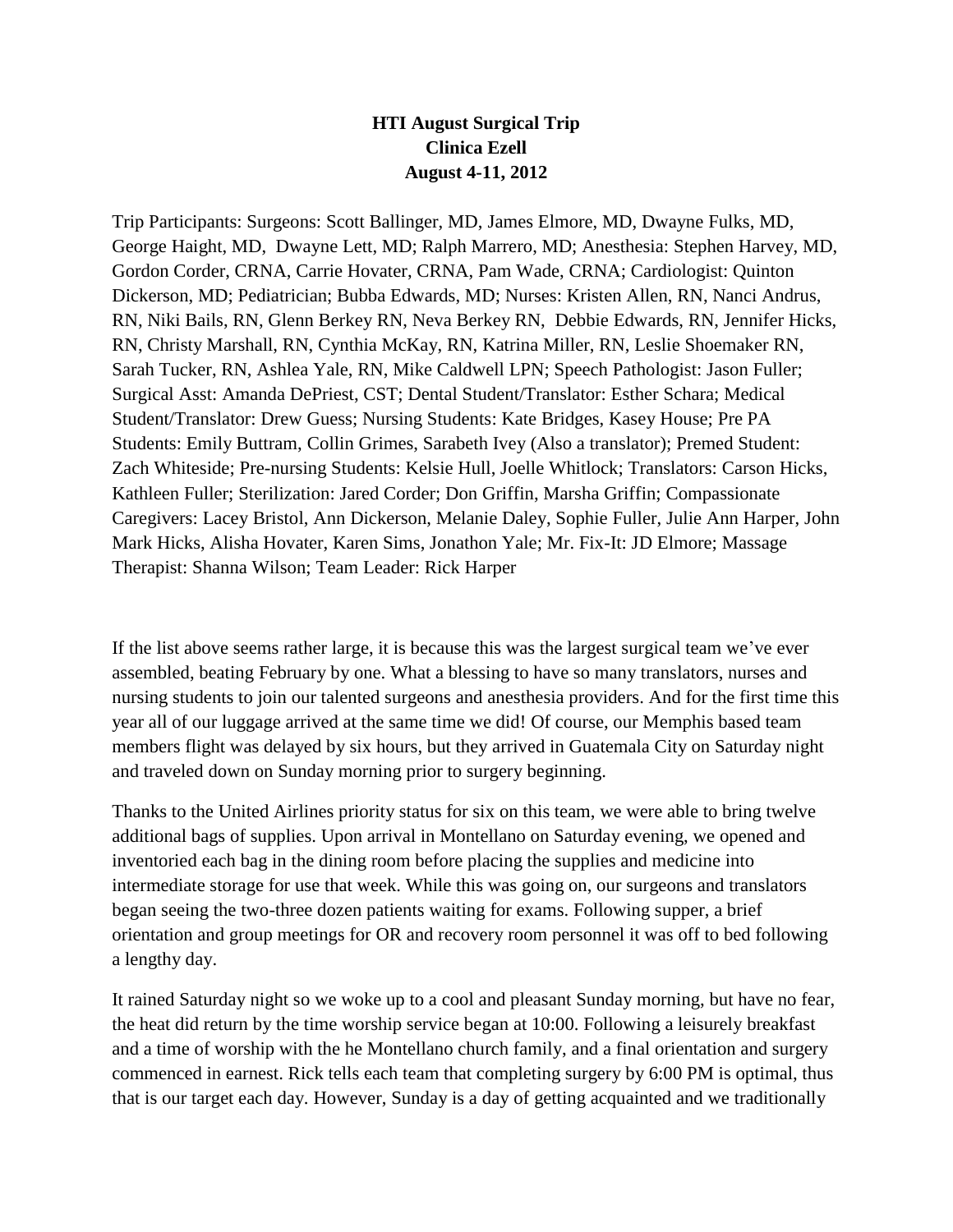work a bit later into the evening. That tradition continued with one room finishing up around 7:30 PM and a total of ten surgeries for the day. By 8:30, John Mark Hicks was sharing a devotional thought from the gospels and our beds were calling once again.

Nineteen cases were scheduled for Monday, five each for ENT and Plastics, seven General and two Urology. Dr. Quinton Dickerson, cardiologist and HTI board member, along with first-timer Dr. Bubba Edwards, a pediatrician, went out with our full-time physicians for mobile clinics each day. We enjoy have specialists come down as it not only provides great care for our patients, but it serves to educate our ministry team physicians. Drs. Lux and Sierra have an unquenchable desire to learn and truly appreciate their US visitors. Surgeries went quite smooth with only one room working late on Monday.



*(Dr. Edwards with patient and his trusted translator, Kathleen Fuller.)*

I do want to give a special shout out to our head nurse in recovery, Lesli Shoemaker. Lesli developed a stress fracture a few weeks before the trip, but refused to let a "little boot" and discomfort dissuade her from returning to Clinica Ezell. Lesli and her husband, Top, adopted their precious children from Guatemala, thus they have great affection for the country and our ministry. Thanks Lesli!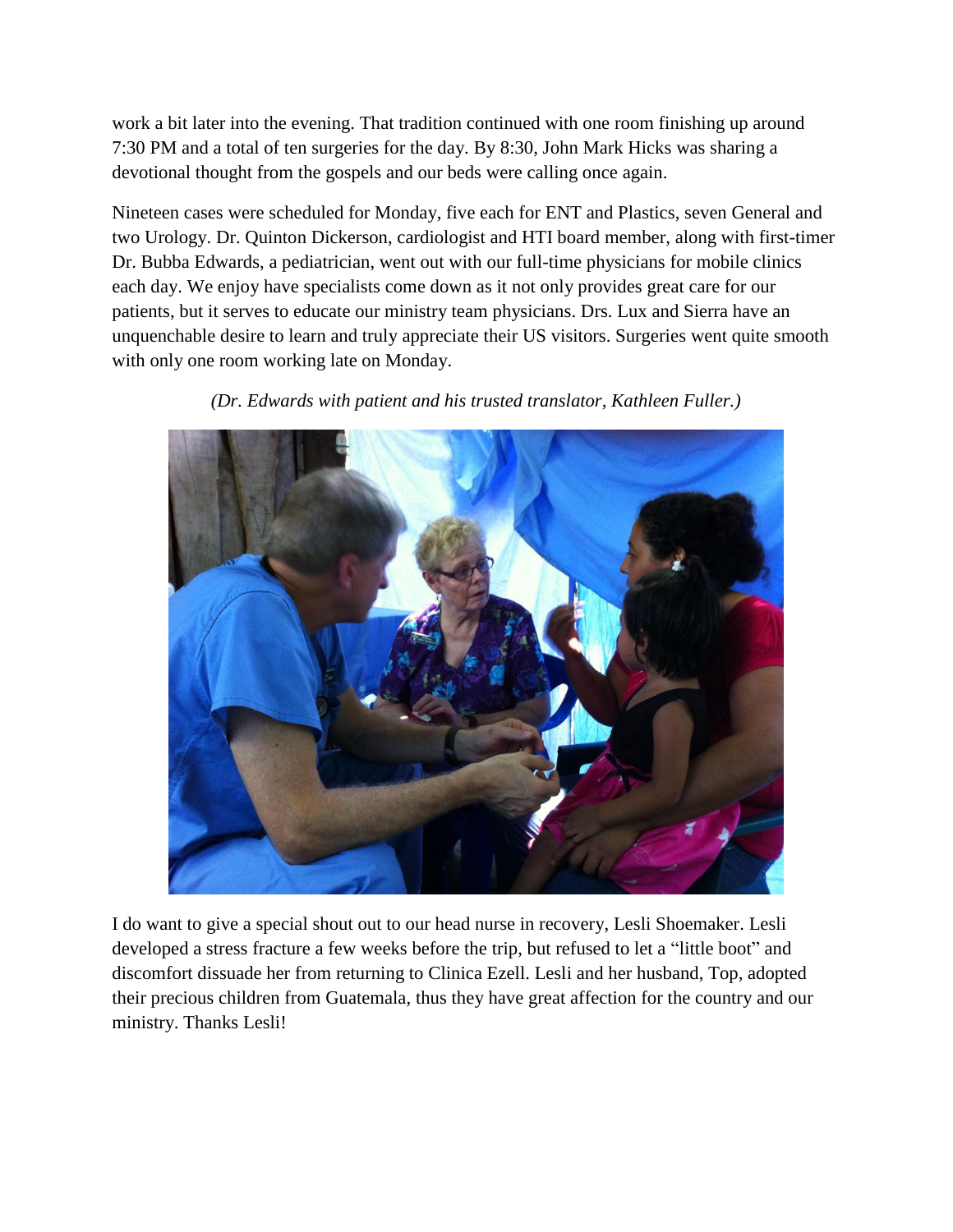We went to bed on Monday, knowing we had another eighteen cases scheduled for Tuesday with a couple of cases needing a bit more instrumentation. It would be the urology case that kept us late on Tuesday, a bladder stone the size of an almond, proved to be a challenge for Dr. James Elmore and his OR team in room one, but their talent and perseverance prevailed. All the while, OR room three with Dr. Scott Ballinger and first-time, Dr. Ralph Marrero were dealing with exhausting thyroid and parotid cases. Working around the various facial nerves and removing both benign and malignant masses is tedious and delicate work.

Tuesday was also day two of delivering ABC supplies to the families on the coast. Each day, one to three team members traveled with Violeta and Luis to the various communities in our ABC Program and returned with greater appreciation of the impact this program has on the future of the children blessed to sponsored.

After late evenings on Sunday, Monday and Tuesday, Wednesday brought a nice reprieve with only thirteen cases scheduled. We could have handled one more case in each room that day, but it was nice to catch our breath. Plus, it allowed Dr. Stephen Harvey to break free and go to Chicacao and meet his ABC child…a surprise for him and the child. Dr. Harvey, an anesthesiologist, is a young father and like many of our volunteers, torn by the desire to serve in Guatemala and missing his daughter and expectant wife. Seeing his ABC child made the separation from his family a bit more bearable.



*(Dr. Harvey with one of young patients, pictured below.)*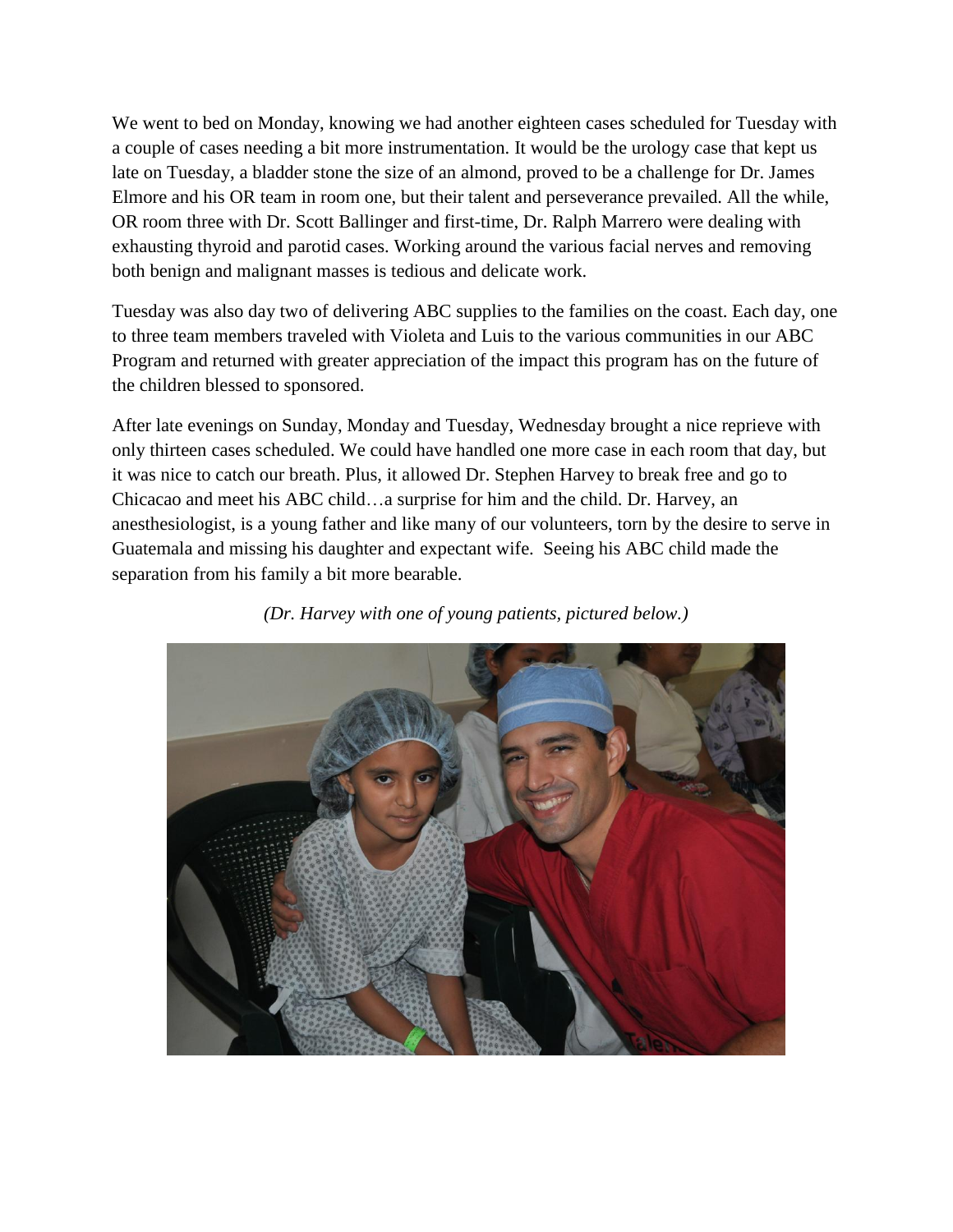Ten cases were scheduled for Thursday, five General cases and five Plastic cases and we were done by noon and able to take a large group to San Lucas Toliman. August is one of two plastic surgery trips we schedule each year and Dr. Dwayne Fulks comes down for each and blesses us all.

*(Plastic surgery surgical tech, Amanda DePriest with a before photo, the after surgery photo follows.)*